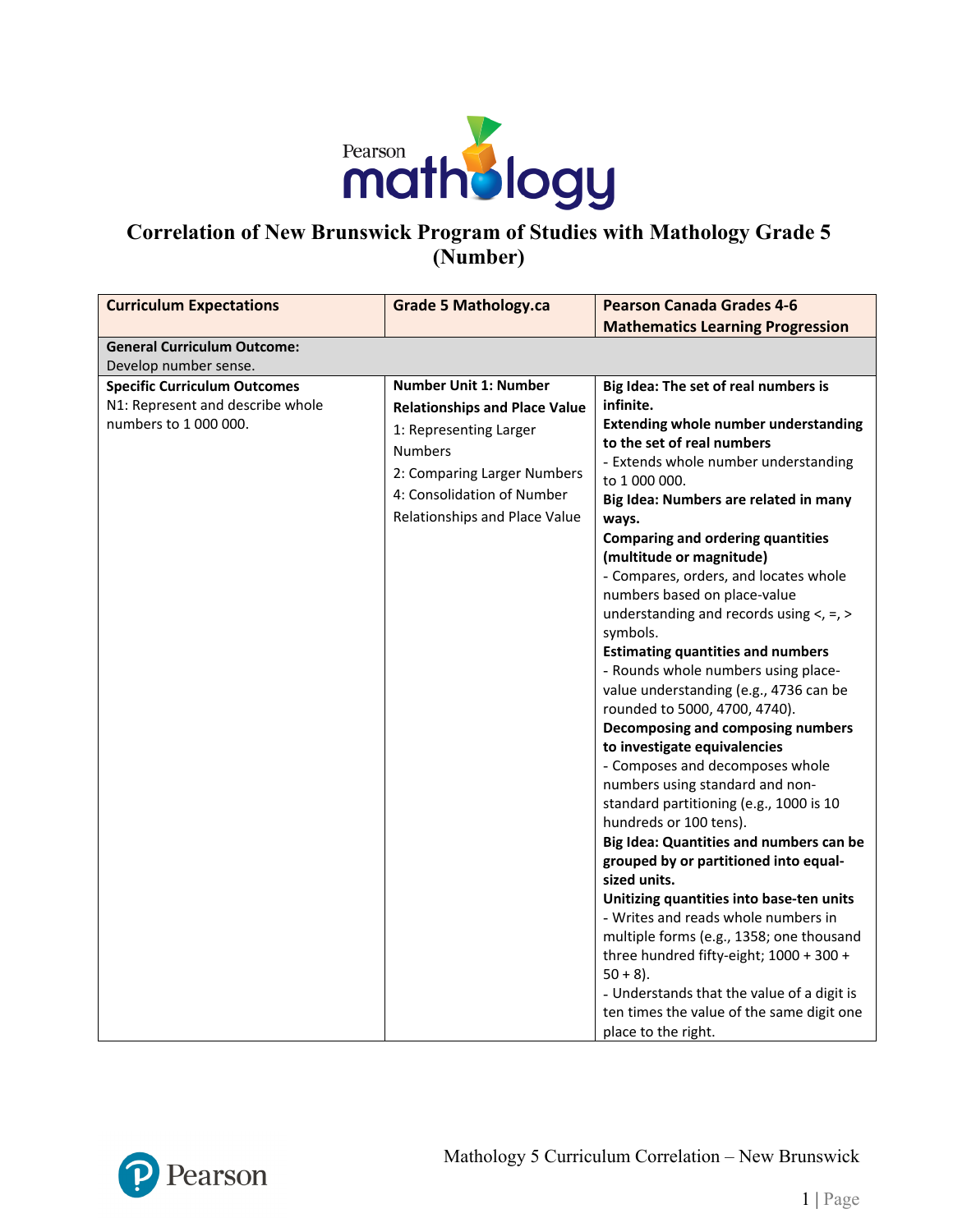| N2: Use estimation strategies including:    | <b>Number Unit 1: Number</b>         | Big Idea: Numbers are related in many                                              |
|---------------------------------------------|--------------------------------------|------------------------------------------------------------------------------------|
| front-end rounding<br>٠                     | <b>Relationships and Place Value</b> | ways.                                                                              |
| compensation<br>$\bullet$                   | 3: Estimating to Solve               | <b>Comparing and ordering quantities</b>                                           |
| compatible numbers<br>$\bullet$             | Problems                             | (multitude or magnitude)                                                           |
| in problem-solving contexts.                |                                      | - Compares, orders, and locates whole                                              |
|                                             |                                      | numbers based on place-value                                                       |
|                                             | <b>Number Unit 2: Fluency with</b>   | understanding and records using $\lt$ , =, >                                       |
|                                             | <b>Addition and Subtraction</b>      | symbols.                                                                           |
|                                             | 5: Estimating Sums and               | <b>Estimating quantities and numbers</b>                                           |
|                                             | <b>Differences</b>                   | - Rounds whole numbers using place-                                                |
|                                             |                                      | value understanding (e.g., 4736 can be                                             |
|                                             | <b>Number Unit 4: Fluency with</b>   | rounded to 5000, 4700, 4740).                                                      |
|                                             | <b>Multiplication and Division</b>   | Big Idea: Quantities and numbers can be                                            |
|                                             | 20: Using Estimation for             | operated on to determine how many<br>and how much.                                 |
|                                             | Multiplication and Division          | Developing conceptual meaning of                                                   |
|                                             |                                      | operations                                                                         |
|                                             |                                      | - Extends whole number computation                                                 |
|                                             |                                      | models to larger numbers.                                                          |
|                                             |                                      | Developing fluency of operations                                                   |
|                                             |                                      | - Estimates the result of whole number                                             |
|                                             |                                      | operations using contextually relevant                                             |
|                                             |                                      | strategies (e.g., How many buses are                                               |
|                                             |                                      | needed to take the Grade 8 classes to the                                          |
|                                             |                                      | museum?).                                                                          |
|                                             |                                      | - Solves whole number computation                                                  |
|                                             |                                      | using efficient strategies (e.g., mental                                           |
|                                             |                                      | computation, algorithms, calculating cost                                          |
|                                             |                                      | of transactions and change owing, saving                                           |
|                                             |                                      | money to make a purchase).                                                         |
| N3: Apply mental mathematics strategies     | Number Unit 4: Fluency with          | Big Idea: Quantities and numbers can be                                            |
| and number properties, such as:             | <b>Multiplication and Division</b>   | operated on to determine how many                                                  |
| skip counting from a known fact             | 19: Relating Multiplication          | and how much.                                                                      |
| using doubling or halving<br>$\bullet$      | and Division Facts                   | Investigating number and arithmetic                                                |
| using patterns in the 9s facts<br>$\bullet$ | 25: Consolidation of Fluency         | properties                                                                         |
| using repeated doubling or                  | with Multiplication and              | - Recognizes and generates equivalent                                              |
| halving                                     | Division                             | numerical expressions using                                                        |
| to determine answers for basic              |                                      | commutative and associative properties.<br>- Understands operational relationships |
| multiplication facts to 81 and related      |                                      | (e.g., inverse relationship between                                                |
| division facts.                             |                                      | multiplication/division,                                                           |
|                                             |                                      | addition/subtraction).                                                             |
|                                             |                                      | - Understands the identity of operations                                           |
|                                             |                                      | $(e.g., 5 + 0 = 5; 7 \times 1 = 7).$                                               |
|                                             |                                      | Developing fluency of operations                                                   |
|                                             |                                      |                                                                                    |
|                                             |                                      | - Fluently recalls multiplication and                                              |

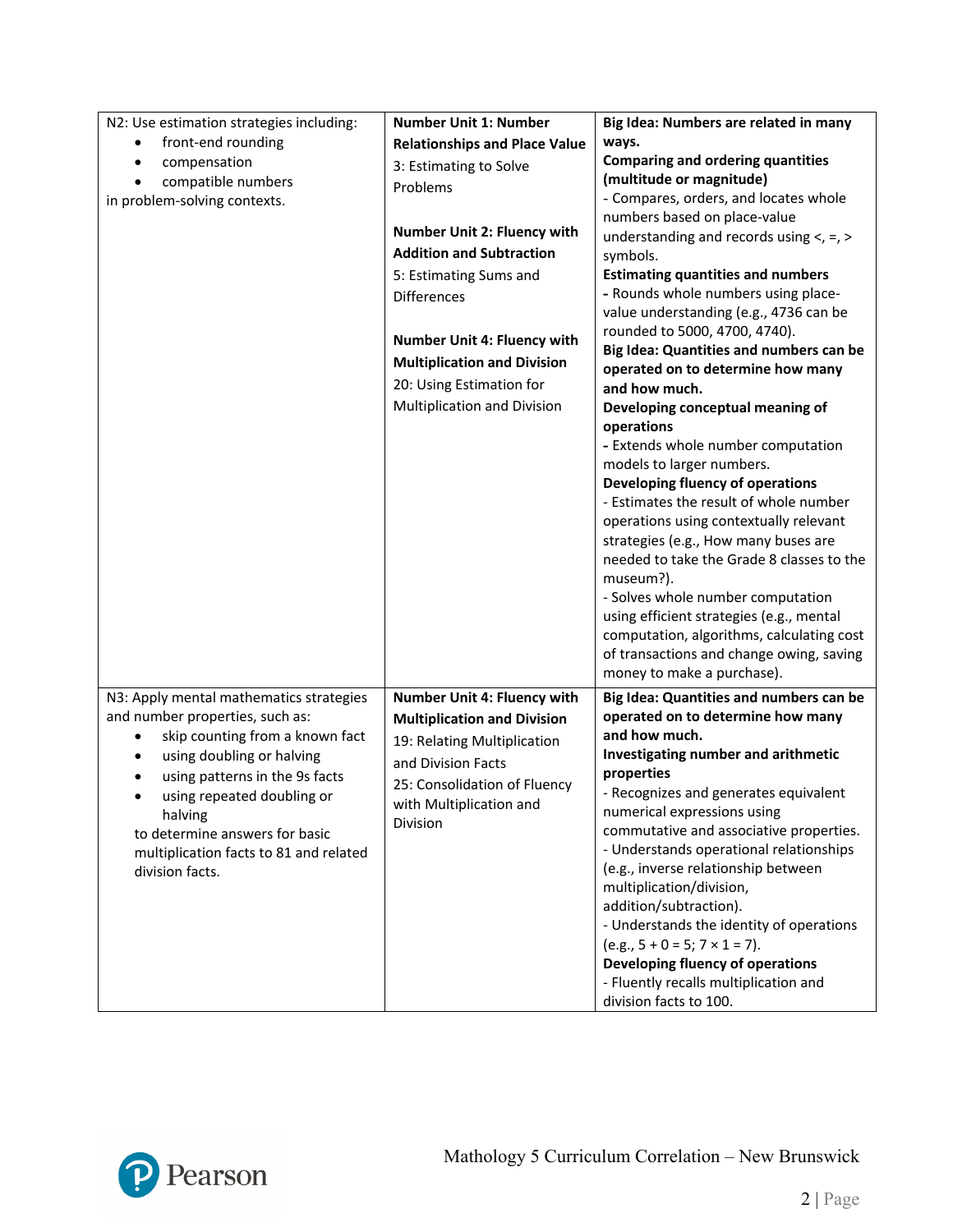| N4: Apply mental mathematics strategies<br>for multiplication, such as:<br>annexing then adding zero<br>halving and doubling<br>$\bullet$<br>using the distributive property.<br>$\bullet$                                | <b>Number Unit 4: Fluency with</b><br><b>Multiplication and Division</b><br>20: Using Estimation for<br>Multiplication and Division<br>21: Strategies for Multiplying<br>Larger Numbers<br>25: Consolidation of Fluency<br>with Multiplication and<br><b>Division</b> | Big Idea: Quantities and numbers can be<br>operated on to determine how many<br>and how much.<br>Developing conceptual meaning of<br>operations<br>- Understands the effect of multiplying<br>and dividing whole numbers by powers of<br>10.<br>- Extends whole number computation<br>models to larger numbers.                                                                                                                                                                                                                                                                                                                  |
|---------------------------------------------------------------------------------------------------------------------------------------------------------------------------------------------------------------------------|-----------------------------------------------------------------------------------------------------------------------------------------------------------------------------------------------------------------------------------------------------------------------|----------------------------------------------------------------------------------------------------------------------------------------------------------------------------------------------------------------------------------------------------------------------------------------------------------------------------------------------------------------------------------------------------------------------------------------------------------------------------------------------------------------------------------------------------------------------------------------------------------------------------------|
| N5: Demonstrate an understanding of<br>multiplication (2-digit by 2-digit) to solve<br>problems.                                                                                                                          | Number Unit 4: Fluency with<br><b>Multiplication and Division</b><br>22: Multiplying Whole<br><b>Numbers</b><br>25: Consolidation of Fluency<br>with Multiplication and<br>Division                                                                                   | Big Idea: Quantities and numbers can be<br>operated on to determine how many<br>and how much.<br>Developing conceptual meaning of<br>operations<br>- Extends whole number computation<br>models to larger numbers.<br>Developing fluency of operations<br>- Solves whole number computation<br>using efficient strategies (e.g., mental<br>computation, algorithms, calculating cost<br>of transactions and change owing, saving<br>money to make a purchase).                                                                                                                                                                   |
| N6: Demonstrate, with and without<br>concrete materials, an understanding of<br>division (3-digit by 1-digit) and interpret<br>remainders to solve problems.                                                              | Number Unit 4: Fluency with<br><b>Multiplication and Division</b><br>23: Dividing Larger Numbers<br>25: Consolidation of Fluency<br>with Multiplication and<br>Division                                                                                               | Big Idea: Quantities and numbers can be<br>operated on to determine how many<br>and how much.<br>Developing conceptual meaning of<br>operations<br>- Extends whole number computation<br>models to larger numbers.<br>Developing fluency of operations<br>- Solves whole number computation<br>using efficient strategies (e.g., mental<br>computation, algorithms, calculating cost<br>of transactions and change owing, saving<br>money to make a purchase).                                                                                                                                                                   |
| N7: Demonstrate an understanding of<br>fractions by using concrete and pictorial<br>representations to:<br>create sets of equivalent<br>$\bullet$<br>fractions<br>compare fractions with like and<br>unlike denominators. | <b>Number Unit 3: Fractions and</b><br><b>Decimals</b><br>10: Equivalent Fractions<br>12: Comparing and Ordering<br>Fractions<br>18: Consolidation of Fractions<br>and Decimals                                                                                       | Big Idea: Numbers are related in many<br>ways.<br><b>Comparing and ordering quantities</b><br>(multitude or magnitude)<br>- Compares, orders, and locates fractions<br>with the same numerator or<br>denominator using reasoning (e.g., $\frac{3}{5}$ > $\frac{3}{6}$<br>because fifths are larger parts).<br>- Compares, orders, and locates fractions<br>using flexible strategies (e.g., comparing<br>models; creating common denominators<br>or numerators).<br><b>Estimating quantities and numbers</b><br>- Estimates the location of decimals and<br>fractions on a number line.<br>- Estimates the size and magnitude of |

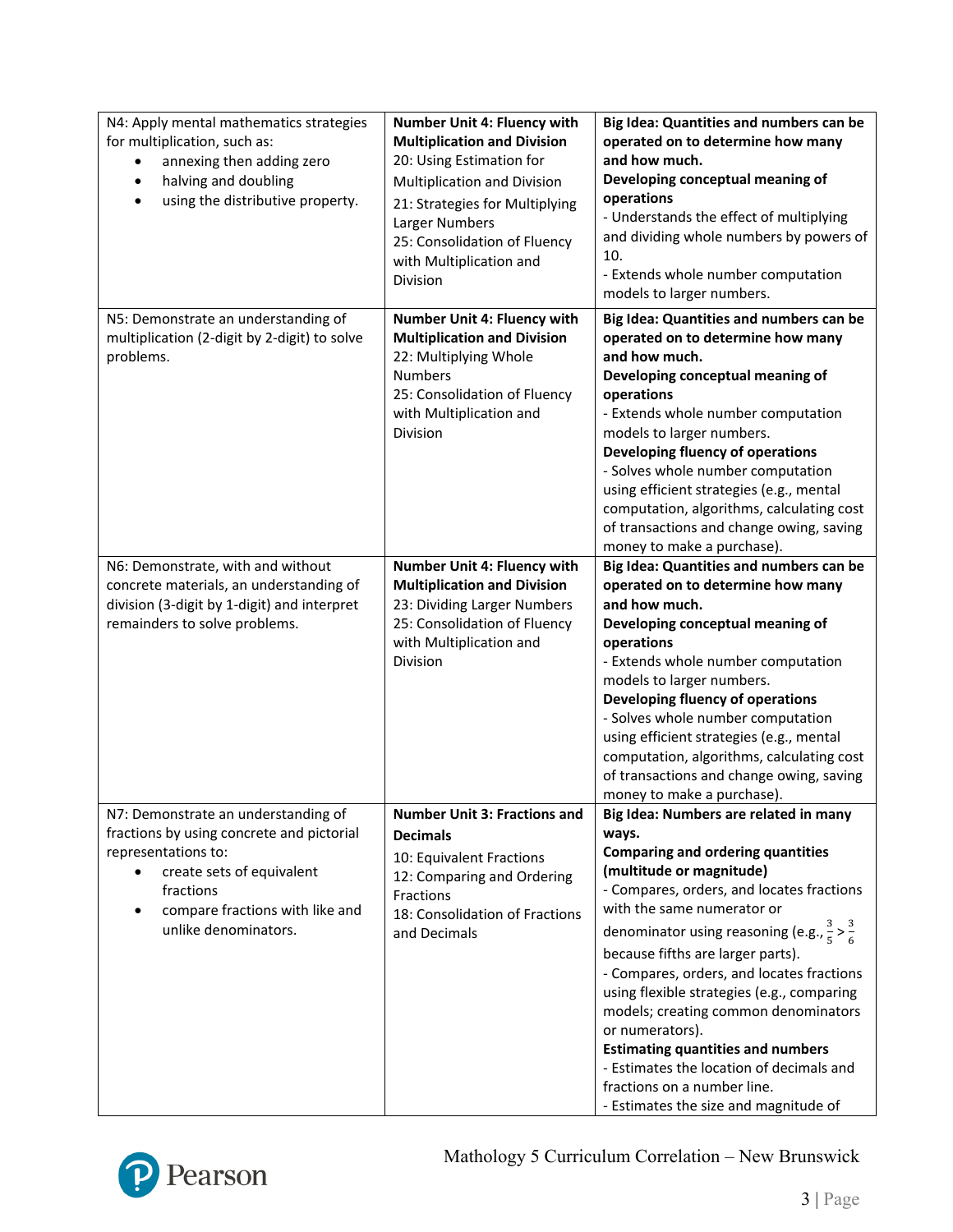|                                                                                 |                                                                                                                   | fractions by comparing to benchmarks.<br>Decomposing and composing numbers<br>to investigate equivalencies<br>- Generates and identifies equivalent<br>fractions using flexible strategies (e.g.,<br>represents the same part of a whole;<br>same part of a set; same location on a<br>number line).<br>Big Idea: Quantities and numbers can be<br>grouped by or partitioned into equal-<br>sized units.<br>- Partitions fractional parts into smaller<br>fractional units (e.g., partitions halves<br>into thirds to create sixths).                                                                                                                                                                                                                                                                                                                                                                     |
|---------------------------------------------------------------------------------|-------------------------------------------------------------------------------------------------------------------|-----------------------------------------------------------------------------------------------------------------------------------------------------------------------------------------------------------------------------------------------------------------------------------------------------------------------------------------------------------------------------------------------------------------------------------------------------------------------------------------------------------------------------------------------------------------------------------------------------------------------------------------------------------------------------------------------------------------------------------------------------------------------------------------------------------------------------------------------------------------------------------------------------------|
| N8: Describe and represent decimals                                             | <b>Number Unit 3: Fractions and</b>                                                                               | Big Idea: The set of real numbers is<br>infinite.                                                                                                                                                                                                                                                                                                                                                                                                                                                                                                                                                                                                                                                                                                                                                                                                                                                         |
| (tenths, hundredths, thousandths),<br>concretely, pictorially and symbolically. | <b>Decimals</b><br>13: Representing Decimals<br>18: Consolidation of Fractions<br>and Decimals                    | <b>Extending whole number understanding</b><br>to the set of real numbers.<br>- Extends decimal number understanding<br>to thousandths.<br>Big Idea: Numbers are related in many<br>ways.<br>Decomposing and composing numbers<br>to investigate equivalencies<br>- Composes and decomposes decimal<br>numbers using standard and non-<br>standard partitioning (e.g., 1.6 is 16<br>tenths or 0.16 tens).<br>Big Idea: Quantities and numbers can be<br>grouped by or partitioned into equal-<br>sized units.<br>Unitizing quantities into base-ten units<br>- Understands that the value of a digit is<br>ten times the value of the same digit one<br>place to the right.<br>- Understands that the value of a digit is<br>one-tenth the value of the same digit one<br>place to the left.<br>- Writes and reads decimal numbers in<br>multiple forms (i.e., numerals, number<br>names, expanded form). |
| N9: Relate decimals to fractions (to<br>thousandths).                           | <b>Number Unit 3: Fractions and</b><br><b>Decimals</b><br>13: Representing Decimals<br>16: Relating Fractions and | Big Idea: Numbers are related in many<br>ways.<br>Decomposing and composing numbers<br>to investigate equivalencies<br>- Models and explains the relationship                                                                                                                                                                                                                                                                                                                                                                                                                                                                                                                                                                                                                                                                                                                                             |
|                                                                                 | Decimals<br>18: Consolidation of Fractions<br>and Decimals                                                        | between a fraction and its equivalent<br>decimal form (e.g., $\frac{2}{5} = \frac{4}{10} = 0.4$ ).<br>Big Idea: Quantities and numbers can be<br>grouped by or partitioned into equal-<br>sized units.                                                                                                                                                                                                                                                                                                                                                                                                                                                                                                                                                                                                                                                                                                    |

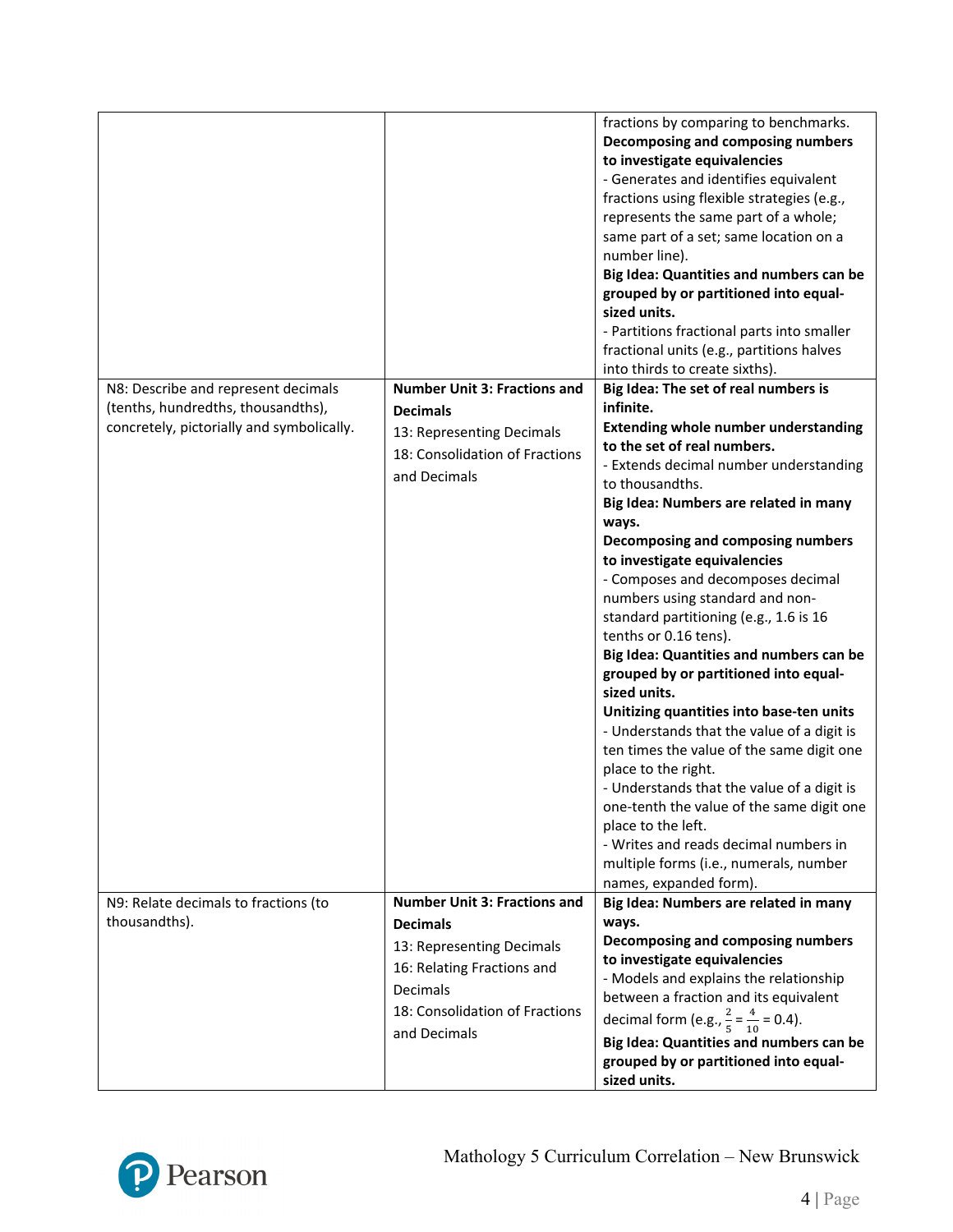|                                                                                                           |                                                                                                                                                                                                                                                                                             | Unitizing quantities into base-ten units<br>- Uses fractions with denominators of 10<br>to develop decimal fraction<br>understanding and notation (e.g., five-<br>tenths is $\frac{5}{10}$ or 0.5).<br>- Understands that the value of a digit is<br>ten times the value of the same digit one<br>place to the right.<br>- Understands that the value of a digit is<br>one-tenth the value of the same digit one<br>place to the left.<br>- Writes and reads decimal numbers in<br>multiple forms (i.e., numerals, number<br>names, expanded form).                                                                          |
|-----------------------------------------------------------------------------------------------------------|---------------------------------------------------------------------------------------------------------------------------------------------------------------------------------------------------------------------------------------------------------------------------------------------|------------------------------------------------------------------------------------------------------------------------------------------------------------------------------------------------------------------------------------------------------------------------------------------------------------------------------------------------------------------------------------------------------------------------------------------------------------------------------------------------------------------------------------------------------------------------------------------------------------------------------|
| N10: Compare and order decimals (to<br>thousandths) by using:<br>benchmarks<br>٠                          | <b>Number Unit 3: Fractions and</b><br><b>Decimals</b><br>15: Comparing and Ordering                                                                                                                                                                                                        | Big Idea: Numbers are related in many<br>ways.<br><b>Comparing and ordering quantities</b>                                                                                                                                                                                                                                                                                                                                                                                                                                                                                                                                   |
| place value<br>equivalent decimals.                                                                       | Decimals<br>18: Consolidation of Fractions<br>and Decimals                                                                                                                                                                                                                                  | (multitude or magnitude)<br>- Compares, orders, and locates decimal<br>numbers using place-value<br>understanding.<br><b>Estimating quantities and numbers</b><br>- Estimates the location of decimals and<br>fractions on a number line.<br>Big Idea: Quantities and numbers can be<br>grouped by or partitioned into equal-<br>sized units.<br>Unitizing quantities into base-ten units<br>- Understands that the value of a digit is<br>ten times the value of the same digit one<br>place to the right.<br>- Understands that the value of a digit is<br>one-tenth the value of the same digit one<br>place to the left. |
| N11: Demonstrate an understanding of<br>addition and subtraction of decimals<br>(limited to thousandths). | <b>Number Unit 5: Operations</b><br>with Fractions and Decimals<br>26: Estimating Sums and<br>Differences with Decimals<br>27: Adding with Decimal<br><b>Numbers</b><br>28: Subtracting with Decimal<br><b>Numbers</b><br>32: Consolidation of<br>Operations with Fractions and<br>Decimals | Big Idea: Quantities and numbers can be<br>operated on to determine how many<br>and how much.<br>Developing conceptual meaning of<br>operations<br>- Demonstrates an understanding of<br>decimal number computation through<br>modelling and flexible strategies.<br>Developing fluency of operations<br>- Estimates sums and differences of<br>decimal numbers (e.g., calculating cost of<br>transactions involving dollars and cents).<br>- Solves decimal number computation<br>using efficient strategies.                                                                                                               |

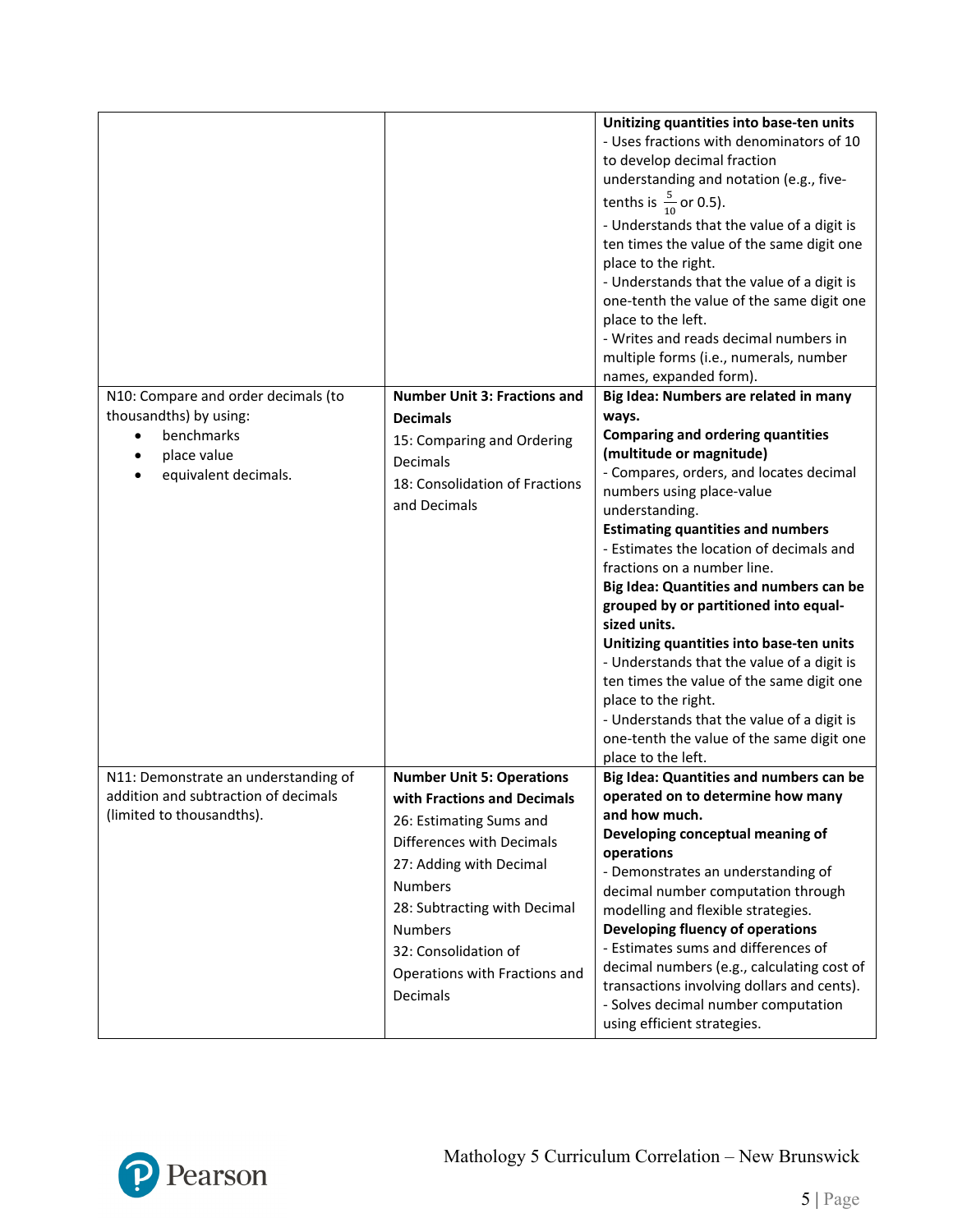

## **Correlation of New Brunswick Program of Studies with Mathology Grade 5 (Patterns and Relations: Patterns)**

| <b>Curriculum Expectations</b>                         | <b>Grade 5 Mathology.ca</b>          | <b>Pearson Canada Grades 4-6</b>                                 |
|--------------------------------------------------------|--------------------------------------|------------------------------------------------------------------|
|                                                        |                                      | <b>Mathematics Learning Progression</b>                          |
| <b>General Curriculum Outcome:</b>                     |                                      |                                                                  |
| Use patterns to describe the world and solve problems. |                                      |                                                                  |
| <b>Specific Curriculum Outcomes</b>                    | <b>Patterning Unit 1: Patterning</b> | <b>Big Idea: Regularity and repetition form</b>                  |
| PR1: Determine the pattern rule to make                | 1: Investigating Geometric           | patterns that can be generalized and                             |
| predictions about subsequent terms                     | Patterns                             | predicted mathematically.                                        |
| (elements).                                            | 2: Investigating Number              | Representing patterns, relations, and<br><b>functions</b>        |
|                                                        | Patterns                             | - Describes, generates, extends,                                 |
|                                                        | 3: Using Pattern Rules to Solve      | translates, and corrects number and                              |
|                                                        | Problems                             | shape patterns that follow a                                     |
|                                                        | 4: Consolidation of Patterning       | predetermined rule.                                              |
|                                                        |                                      | - Uses multiple approaches to model                              |
|                                                        |                                      | situations involving repetition (i.e.,                           |
|                                                        |                                      | repeating patterns) and change (i.e.,                            |
|                                                        |                                      | increasing/decreasing patterns) (e.g.,                           |
|                                                        |                                      | using objects, tables, graphs, symbols,                          |
|                                                        |                                      | loops and nested loops in coding).                               |
|                                                        |                                      | - Represents a numeric or shape pattern                          |
|                                                        |                                      | using a table of values by pairing the term                      |
|                                                        |                                      | value with a term number.                                        |
|                                                        |                                      | - Generates a visual model to represent a                        |
|                                                        |                                      | simple number pattern.<br>- Represents a mathematical context or |
|                                                        |                                      | problem with expressions and equations                           |
|                                                        |                                      | using variables to represent unknowns.                           |
|                                                        |                                      | Generalizing and analyzing patterns,                             |
|                                                        |                                      | relations, and functions                                         |
|                                                        |                                      | - Explains the rule for numeric patterns                         |
|                                                        |                                      | including the starting point and change                          |
|                                                        |                                      | (e.g., given: 16, 22, 28, 34,  Start at 16                       |
|                                                        |                                      | and add 6 each time).                                            |
|                                                        |                                      | - Describes numeric and shape patterns                           |
|                                                        |                                      | using words and numbers.                                         |
|                                                        |                                      | - Predicts the value of a given element in                       |
|                                                        |                                      | a numeric or shape pattern using pattern                         |
|                                                        |                                      | rules.                                                           |

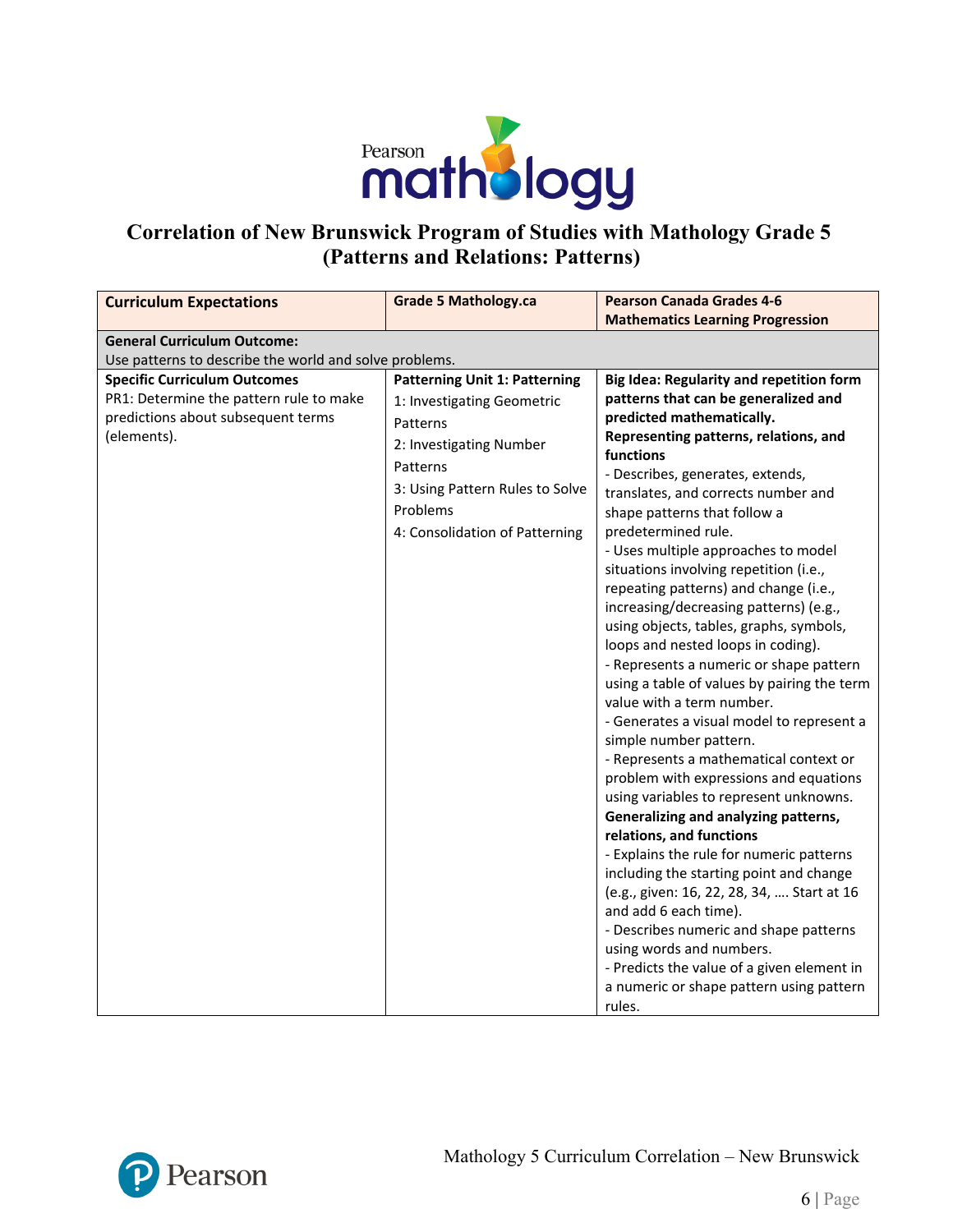

## **Correlation of New Brunswick Program of Studies with Mathology Grade 5 (Patterns and Relations: Variables and Equations)**

| <b>Curriculum Expectations</b>                    | <b>Grade 5 Mathology.ca</b>         | <b>Pearson Canada Grades 4-6</b>                                     |
|---------------------------------------------------|-------------------------------------|----------------------------------------------------------------------|
|                                                   |                                     | <b>Mathematics Learning Progression</b>                              |
| <b>General Curriculum Outcome:</b>                |                                     |                                                                      |
| Represent algebraic expressions in multiple ways. |                                     |                                                                      |
| <b>Specific Curriculum Outcomes</b>               | <b>Patterning Unit 2: Variables</b> | <b>Big Idea: Patterns and relations can</b>                          |
| PR2: Solve problems involving single-             | and Equations                       | be represented with symbols,                                         |
| variable, one-step equations with whole           | 5: Using Variables                  | equations, and expressions.                                          |
| number coefficients and whole number              | 6: Solving Addition and             | <b>Understanding equality and</b>                                    |
| solutions.                                        | <b>Subtraction Equations</b>        | inequality, building on generalized                                  |
|                                                   | 7: Solving Multiplication and       | properties of numbers and                                            |
|                                                   |                                     | operations                                                           |
|                                                   | <b>Division Equations</b>           | - Expresses a one-step mathematical                                  |
|                                                   | 8: Using Equations to Solve         | problem as an equation using a                                       |
|                                                   | Problems                            | symbol or letter to represent an                                     |
|                                                   | 10: Consolidation of Variables      | unknown number (e.g., Sena had<br>some tokens and used four. She has |
|                                                   | and Equations                       | seven left: $\Box - 4 = 7$ ).                                        |
|                                                   |                                     | - Determines an unknown number in                                    |
|                                                   |                                     | simple one-step equations using                                      |
|                                                   |                                     | different strategies (e.g., $n \times 3 = 12$ ; 13                   |
|                                                   |                                     | $-\Box = 8$ ).                                                       |
|                                                   |                                     | - Uses arithmetic properties to                                      |
|                                                   |                                     | investigate and transform one-step                                   |
|                                                   |                                     | addition and multiplication equations                                |
|                                                   |                                     | (e.g., $5 + 4 = 9$ and $5 + a = 9$ have the                          |
|                                                   |                                     | same structure and can be rearranged                                 |
|                                                   |                                     | in similar ways to maintain equality: 4                              |
|                                                   |                                     | $+5 = 9$ and $a + 5 = 9$ ).                                          |
|                                                   |                                     | - Uses arithmetic properties to                                      |
|                                                   |                                     | investigate and transform one-step                                   |
|                                                   |                                     | subtraction and division equations                                   |
|                                                   |                                     | (e.g., $12 - 5 = 7$ and $12 - b = 7$ have                            |
|                                                   |                                     | the same structure and can be                                        |
|                                                   |                                     | rearranged in similar ways to maintain                               |
|                                                   |                                     | equality: $12 - 7 = 5$ and $12 - 7 = b$ ).                           |
|                                                   |                                     | Using variables, algebraic                                           |
|                                                   |                                     | expressions, and equations to                                        |
|                                                   |                                     | represent mathematical relations                                     |
|                                                   |                                     | - Understands an unknown quantity                                    |
|                                                   |                                     | (i.e., variable) may be represented by                               |
|                                                   |                                     | a symbol or letter (e.g., $13 - \square = 8$ ; 4n                    |
|                                                   |                                     | $= 12$ ).                                                            |
|                                                   |                                     | - Flexibly uses symbols and letters to                               |

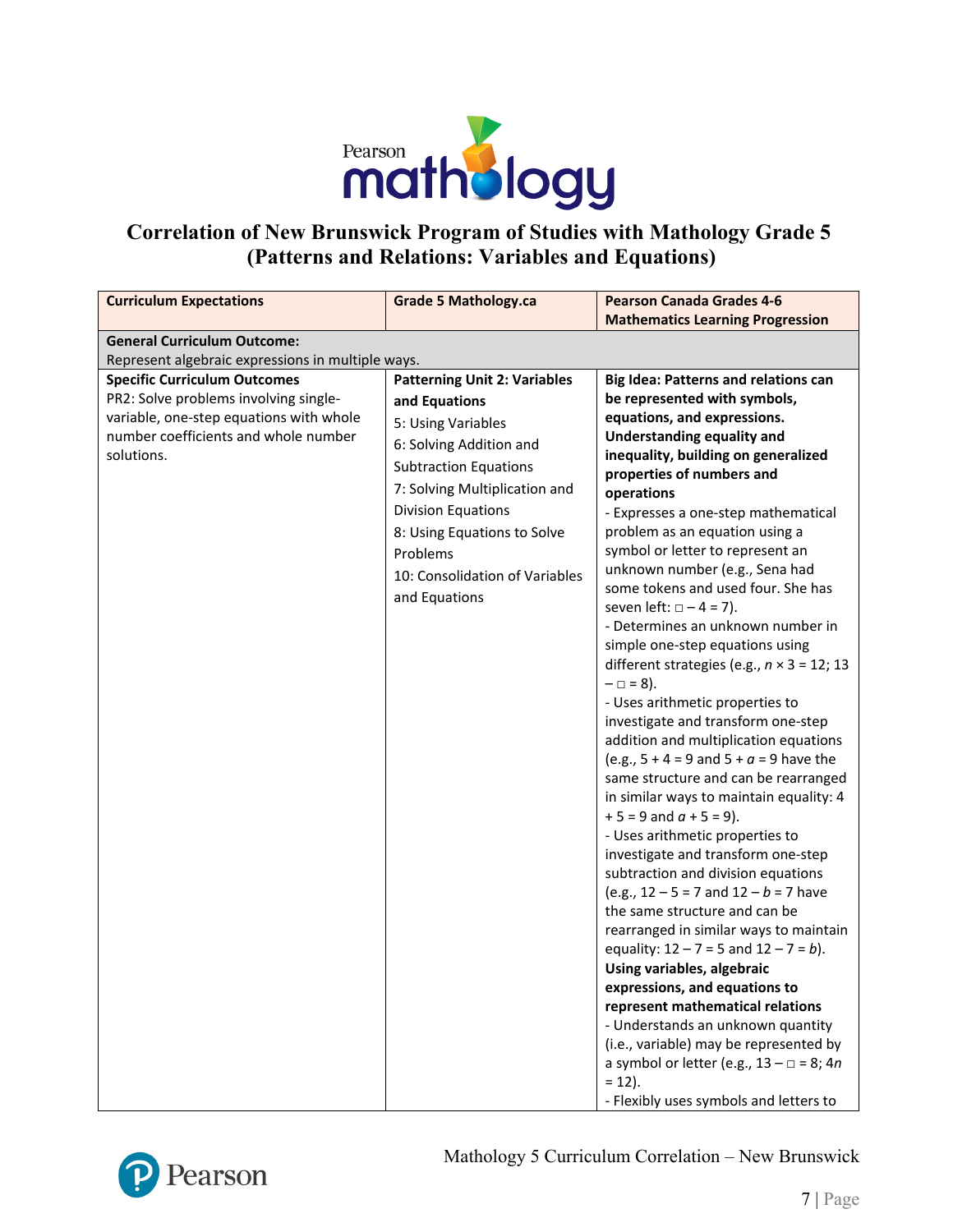| represent unknown quantities in                   |
|---------------------------------------------------|
|                                                   |
| equations (e.g., knows that $4 + \square = 7$ ; 4 |
| $+x = 7$ ; and $4 + y = 7$ all represent the      |
| same equation with $\Box$ , x, and y              |
| representing the same value).                     |
| - Interprets and writes algebraic                 |
| expressions (e.g., 2n means two times             |
| a number; subtracting a number from               |
| 7 can be written as $7 - n$ ).                    |
| - Understands a variable as a changing            |
| quantity (e.g., 5s, where s can be any            |
| value).                                           |

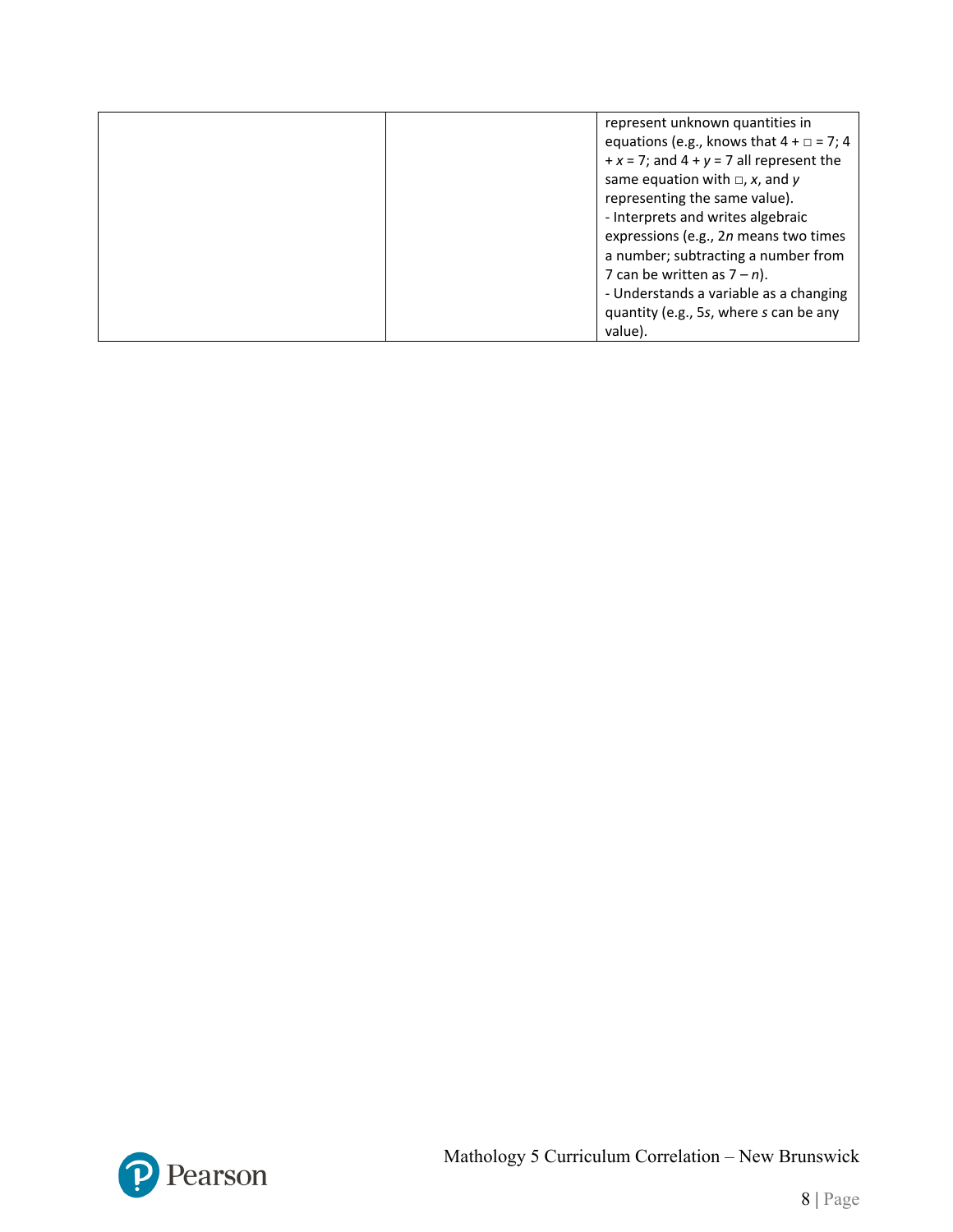

## **Correlation of New Brunswick Program of Studies with Mathology Grade 5 (Shape and Space: Measurement)**

| <b>Curriculum Expectations</b>                                                                                                                                                                                                                                                                                                                             | <b>Grade 5 Mathology.ca</b>                                                                                                                                                                                          | <b>Pearson Canada Grades 4-6</b><br><b>Mathematics Learning Progression</b>                                                                                                                                                                                                                                                                                                                                                                                                                                                      |
|------------------------------------------------------------------------------------------------------------------------------------------------------------------------------------------------------------------------------------------------------------------------------------------------------------------------------------------------------------|----------------------------------------------------------------------------------------------------------------------------------------------------------------------------------------------------------------------|----------------------------------------------------------------------------------------------------------------------------------------------------------------------------------------------------------------------------------------------------------------------------------------------------------------------------------------------------------------------------------------------------------------------------------------------------------------------------------------------------------------------------------|
| <b>General Curriculum Outcome:</b><br>Use direct and indirect measure to solve problems.                                                                                                                                                                                                                                                                   |                                                                                                                                                                                                                      |                                                                                                                                                                                                                                                                                                                                                                                                                                                                                                                                  |
| <b>Specific Curriculum Outcomes</b><br>SS1: Design and construct different<br>rectangles, given either perimeter or area,<br>or both (whole numbers) and draw<br>conclusions.                                                                                                                                                                              | Measurement Unit 1: Length,<br><b>Perimeter, and Area</b><br>4: Relating the Perimeter and<br>Area of Rectangles<br>6: Consolidation of Length,<br>Perimeter, and Area                                               | Big Idea: Assigning a unit to a<br>continuous attribute allows us to<br>measure and make comparisons.<br><b>Understanding relationships among</b><br>measured units<br>- Develops and generalizes strategies<br>to compute area and perimeter of<br>rectangles.<br>- Investigates the relationship<br>between perimeter and area in<br>rectangles.                                                                                                                                                                               |
| SS2: Demonstrate an understanding of<br>measuring length (mm and km) by:<br>selecting and justifying referents<br>for the unit mm and km<br>modelling and describing the<br>$\bullet$<br>relationship between mm and cm<br>units, and between mm and m<br>units.<br>modelling and describing the<br>$\bullet$<br>relationship between m and km<br>units.   | Measurement Unit 1: Length,<br><b>Perimeter, and Area</b><br>1: Estimating and Measuring<br>in Millimetres<br>2: Measuring Length in<br><b>Different Units</b><br>6: Consolidation of Length,<br>Perimeter, and Area | Big Idea: Assigning a unit to a<br>continuous attribute allows us to<br>measure and make comparisons.<br>Selecting and using units to estimate,<br>measure, construct, and make<br>comparisons<br>- Chooses the most appropriate unit<br>to measure a given attribute of an<br>object (e.g., classroom area measured<br>in square metres).<br><b>Understanding relationships among</b><br>measured units<br>- Understands and applies the<br>multiplicative relationship among<br>metric units of length, mass, and<br>capacity. |
| SS3: Demonstrate an understanding of<br>volume by:<br>selecting and justifying referents<br>for $cm3$ or $m3$ units<br>estimating volume by using<br>٠<br>referents for cm <sup>3</sup> or m <sup>3</sup><br>measuring and recording volume<br>$\bullet$<br>(cm <sup>3</sup> or m <sup>3</sup> )<br>constructing rectangular prisms<br>for a given volume. | <b>Measurement Unit 2:</b><br><b>Volume, Capacity, and Mass</b><br>10: Investigating Volume<br>11: Investigating Volume with<br><b>Rectangular Prisms</b><br>12: Consolidation of Volume,<br>Capacity, and Mass      | Big Idea: Many things in our world<br>(e.g., objects, spaces, events) have<br>attributes that can be measured and<br>compared.<br>Understanding attributes that can be<br>measured, compared, and ordered<br>- Understands volume and capacity as<br>attributes of 3-D objects that can be<br>measured and compared.<br>Big Idea: Assigning a unit to a<br>continuous attribute allows us to                                                                                                                                     |

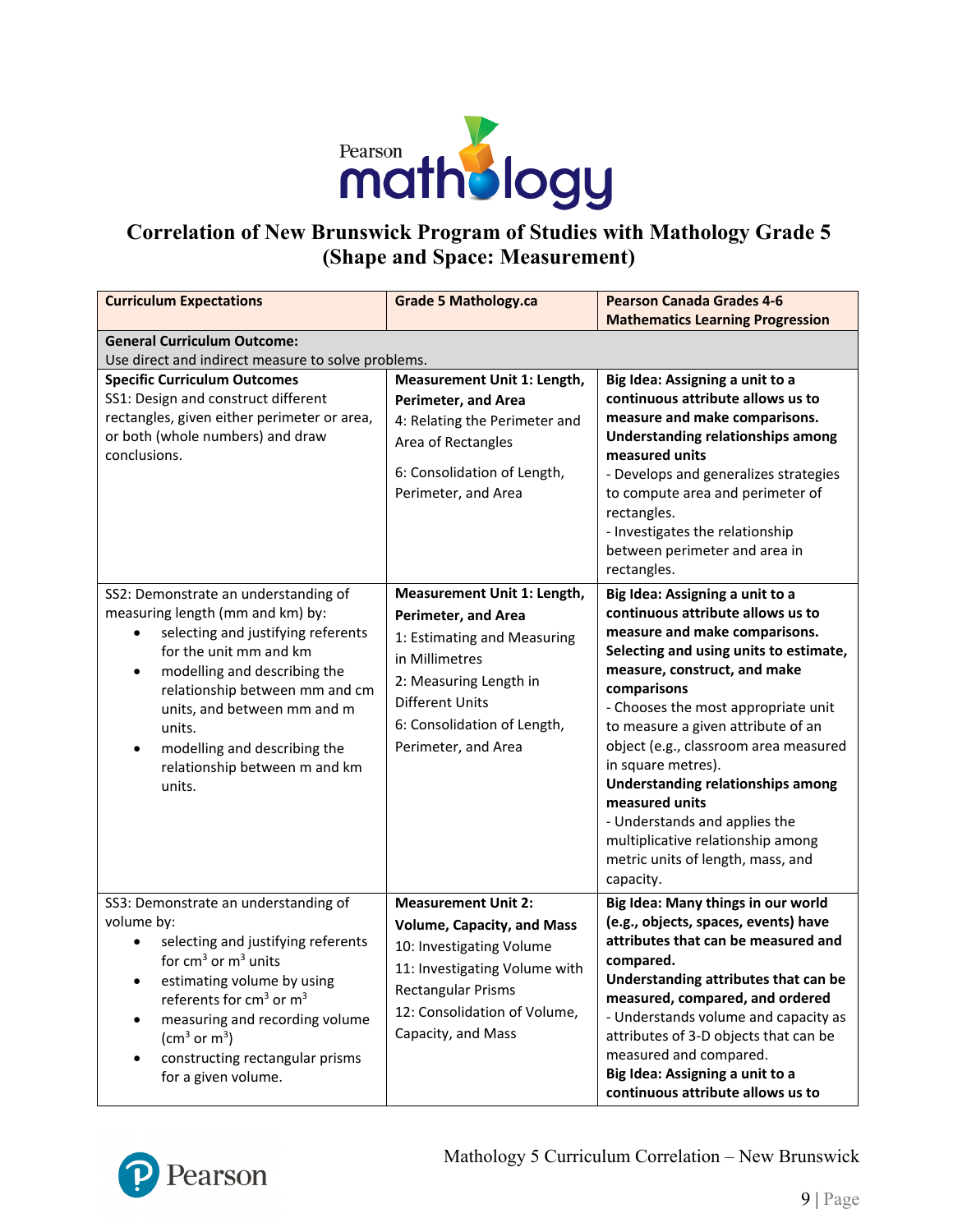|                                                                                                                                                                                                                                                                                                         |                                                                                                                                                    | measure and make comparisons.<br>Selecting and using units to estimate,<br>measure, construct, and make<br>comparisons<br>- Chooses the most appropriate unit<br>to measure a given attribute of an<br>object (e.g., classroom area measured<br>in square metres).<br>- Develops understanding of a unit<br>cube and uses unit cubes to estimate<br>and measure volume of 3-D objects.<br>- Measures, constructs, and estimates<br>volume using standard cubic units<br>(e.g., cubic centimetre).<br><b>Understanding relationships among</b><br>measured units<br>- Understands and applies the<br>multiplicative relationship among<br>metric units of length, mass, and<br>capacity.                                                                                                                                                                  |
|---------------------------------------------------------------------------------------------------------------------------------------------------------------------------------------------------------------------------------------------------------------------------------------------------------|----------------------------------------------------------------------------------------------------------------------------------------------------|----------------------------------------------------------------------------------------------------------------------------------------------------------------------------------------------------------------------------------------------------------------------------------------------------------------------------------------------------------------------------------------------------------------------------------------------------------------------------------------------------------------------------------------------------------------------------------------------------------------------------------------------------------------------------------------------------------------------------------------------------------------------------------------------------------------------------------------------------------|
| SS4: Demonstrate an understanding of<br>capacity by:<br>describing the relationship<br>between mL and L<br>selecting and justifying referents<br>$\bullet$<br>for mL or L units<br>estimating capacity by using<br>$\bullet$<br>referents for mL or L<br>measuring and recording capacity<br>(mL or L). | <b>Measurement Unit 2:</b><br><b>Volume, Capacity, and Mass</b><br>8: Investigating Capacity<br>12: Consolidation of Volume,<br>Capacity, and Mass | Big Idea: Many things in our world<br>(e.g., objects, spaces, events) have<br>attributes that can be measured and<br>compared.<br>Understanding attributes that can be<br>measured, compared, and ordered<br>- Understands volume and capacity as<br>attributes of 3-D objects that can be<br>measured and compared.<br>Big Idea: Assigning a unit to a<br>continuous attribute allows us to<br>measure and make comparisons.<br>Selecting and using units to estimate,<br>measure, construct, and make<br>comparisons<br>- Chooses the most appropriate unit<br>to measure a given attribute of an<br>object (e.g., classroom area measured<br>in square metres).<br><b>Understanding relationships among</b><br>measured units<br>- Understands and applies the<br>multiplicative relationship among<br>metric units of length, mass, and<br>capacity. |

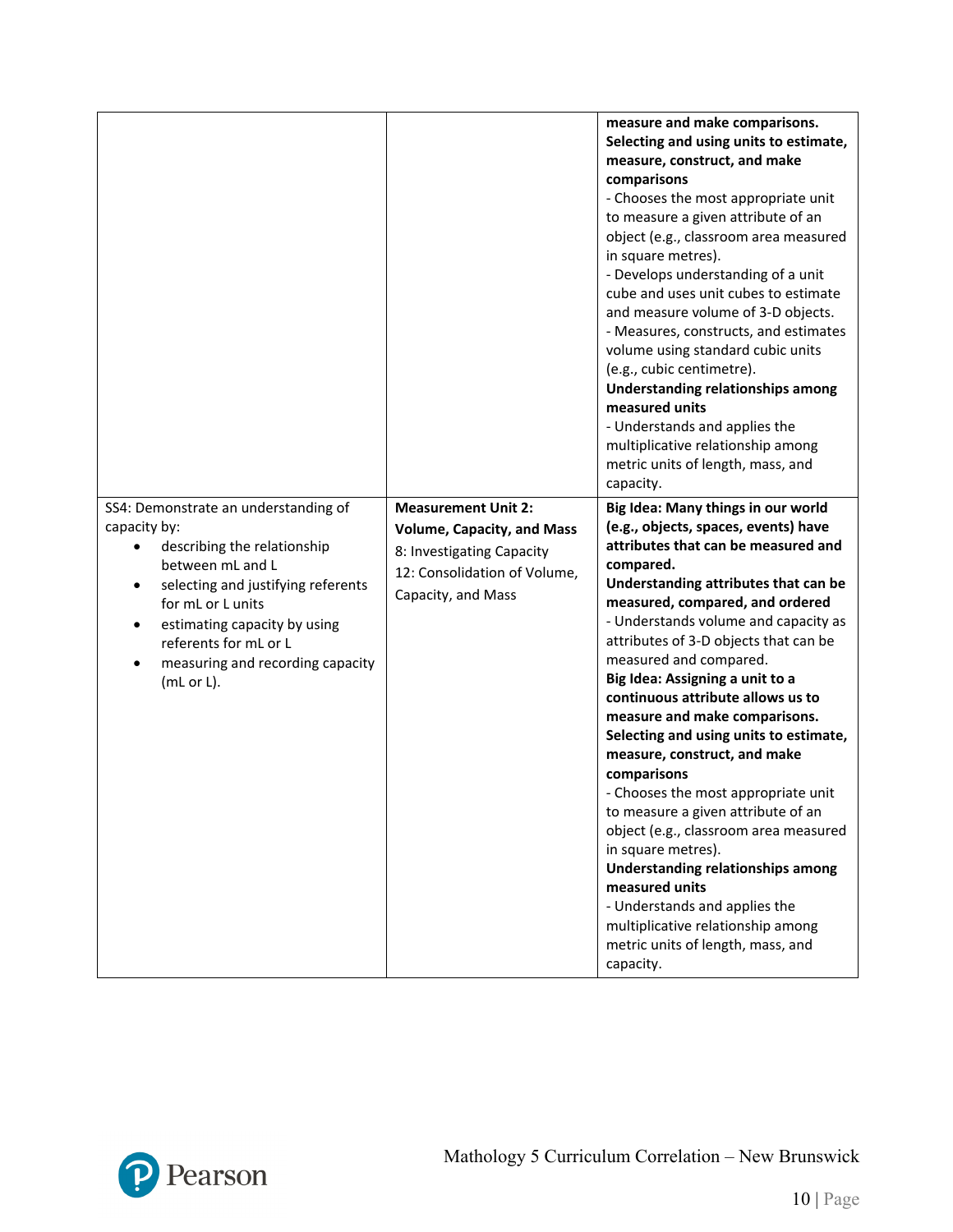

## **Correlation of New Brunswick Program of Studies with Mathology Grade 5 (Shape and Space: 3-D Objects and 2-D Shapes)**

| <b>Curriculum Expectations</b>                                                                                                                                                                                                                                                   | <b>Grade 5 Mathology.ca</b>                                                                                                                                                                           | <b>Pearson Canada Grades 4-6</b><br><b>Mathematics Learning Progression</b>                                                                                                                                                                                                                                                                                                                                                                                                                                                                                                                                                                                                                                                                                                                                    |
|----------------------------------------------------------------------------------------------------------------------------------------------------------------------------------------------------------------------------------------------------------------------------------|-------------------------------------------------------------------------------------------------------------------------------------------------------------------------------------------------------|----------------------------------------------------------------------------------------------------------------------------------------------------------------------------------------------------------------------------------------------------------------------------------------------------------------------------------------------------------------------------------------------------------------------------------------------------------------------------------------------------------------------------------------------------------------------------------------------------------------------------------------------------------------------------------------------------------------------------------------------------------------------------------------------------------------|
|                                                                                                                                                                                                                                                                                  |                                                                                                                                                                                                       |                                                                                                                                                                                                                                                                                                                                                                                                                                                                                                                                                                                                                                                                                                                                                                                                                |
| <b>General Curriculum Outcome:</b><br>Describe the characteristics of 3-D objects and 2-D shapes, and analyze the relationships among them.                                                                                                                                      |                                                                                                                                                                                                       |                                                                                                                                                                                                                                                                                                                                                                                                                                                                                                                                                                                                                                                                                                                                                                                                                |
| <b>Specific Curriculum Outcomes</b><br>5SS5 Describe and provide examples of<br>edges and faces of 3-D objects, and sides<br>of 2-D shapes that are:<br>parallel<br>$\bullet$<br>intersecting<br>$\bullet$<br>perpendicular<br>$\bullet$<br>vertical or horizontal.<br>$\bullet$ | <b>Geometry Unit 1A: 2-D</b><br><b>Shapes and 3-D Solids</b><br>1: Properties of 2-D Shapes<br>and 3-D Objects<br>2: Investigating Quadrilaterals<br>4: Consolidation of 2-D<br>Shapes and 3-D Solids | Big Ideas: 2-D shapes and 3-D solids<br>can be analyzed and classified in<br>different ways by their attributes.<br>Investigating geometric attributes<br>and properties of 2-D shapes and 3-D<br>solids<br>- Sorts, describes, constructs, and<br>classifies polygons based on side<br>attributes (e.g., parallel,<br>perpendicular, regular/irregular).<br>- Sorts, describes, constructs, and<br>classifies 3-D objects based on edges,<br>faces, vertices, and angles (e.g.,<br>prisms, pyramids).<br>Investigating 2-D shapes, 3-D solids,<br>and their attributes through<br>composition and decomposition<br>- Identifies types of lines in 2-D images<br>(e.g., parallel, intersecting,<br>perpendicular).<br>- Investigates 2-D shapes that do or do<br>not have parallel and perpendicular<br>lines. |
| SS6: Identify and sort quadrilaterals,<br>including:<br>rectangles; squares<br>$\bullet$<br>trapezoids<br>$\bullet$<br>parallelograms<br>$\bullet$<br>rhombuses<br>$\bullet$<br>according to their attributes.                                                                   | <b>Geometry Unit 1A: 2-D</b><br><b>Shapes and 3-D Solids</b><br>2: Investigating Quadrilaterals<br>4: Consolidation of 2-D<br>Shapes and 3-D Solids                                                   | Big Ideas: 2-D shapes and 3-D solids<br>can be analyzed and classified in<br>different ways by their attributes.<br>Investigating geometric attributes<br>and properties of 2-D shapes and 3-D<br>solids<br>- Identifies and draws parallel,<br>intersecting, and perpendicular lines.<br>- Sorts, describes, constructs, and<br>classifies polygons based on side<br>attributes (e.g., parallel,<br>perpendicular, regular/irregular).<br>- Sorts, describes, classifies 2-D shapes<br>based on their geometric properties<br>(e.g., side lengths, angles, diagonals).                                                                                                                                                                                                                                        |



Mathology 5 Curriculum Correlation – New Brunswick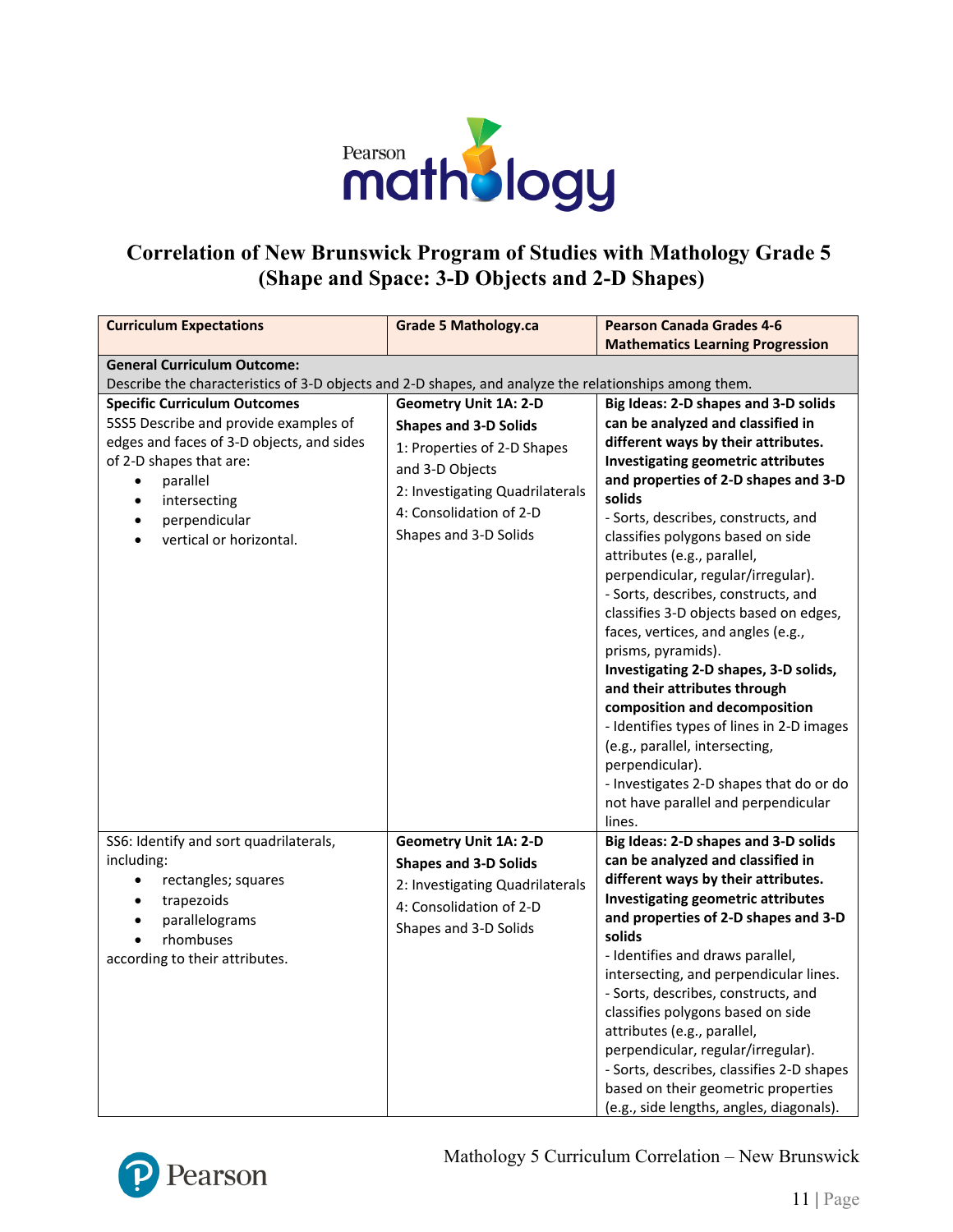| - Classifies 2-D shapes within a          |
|-------------------------------------------|
| hierarchy based on their properties       |
| (e.g., rectangles are a subset of         |
| parallelograms).                          |
| Investigating 2-D shapes, 3-D solids,     |
| and their attributes through              |
| composition and decomposition             |
| - Identifies types of lines in 2-D images |
| (e.g., parallel, intersecting,            |
| perpendicular).                           |
| - Investigates 2-D shapes that do or do   |
| not have parallel and perpendicular       |
| lines.                                    |

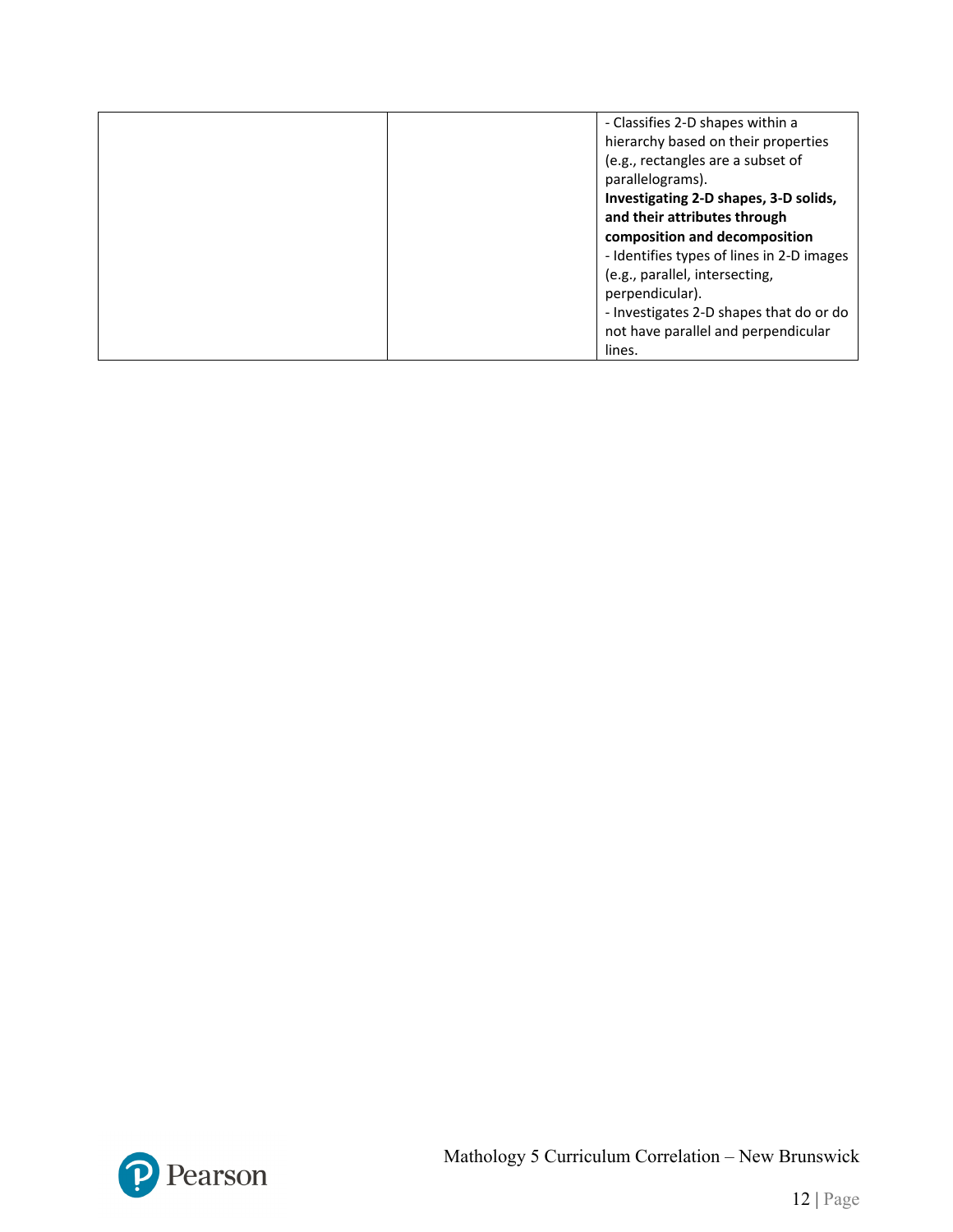

## **Correlation of New Brunswick Program of Studies with Mathology Grade 5 (Shape and Space: Transformations)**

| <b>Curriculum Expectations</b>                                                                                                                                                                             | <b>Grade 5 Mathology.ca</b>                                                                                                                                                                                                   | <b>Pearson Canada Grades 4-6</b><br><b>Mathematics Learning Progression</b>                                                                                                                                                                                                                                                            |  |  |
|------------------------------------------------------------------------------------------------------------------------------------------------------------------------------------------------------------|-------------------------------------------------------------------------------------------------------------------------------------------------------------------------------------------------------------------------------|----------------------------------------------------------------------------------------------------------------------------------------------------------------------------------------------------------------------------------------------------------------------------------------------------------------------------------------|--|--|
| <b>General Curriculum Outcome:</b><br>Describe and analyze position and motion of objects and shapes.                                                                                                      |                                                                                                                                                                                                                               |                                                                                                                                                                                                                                                                                                                                        |  |  |
| <b>Specific Curriculum Outcomes</b><br>SS7: Perform a single transformation<br>(translation, rotation, or reflection) of a 2-<br>D shape (with and without technology)<br>and draw and describe the image. | <b>Geometry Unit 2A:</b><br><b>Transformations</b><br>5: Investigating Translations<br>6: Investigating Reflections<br>7: Investigating Rotations<br>8: Identifying Transformations<br>9: Consolidation of<br>Transformations | Big Ideas: 2-D shapes and 3-D solids<br>can be transformed in many ways<br>and analyzed for change.<br><b>Exploring 2-D shapes and 3-D solids</b><br>by applying and visualizing<br>transformations<br>- Identifies, describes, and performs<br>single transformations (i.e.,<br>translation, reflection, rotation) on 2-<br>D shapes. |  |  |
| SS8: Identify a single transformation,<br>including a translation, rotation, and<br>reflection of 2-D shapes.                                                                                              | <b>Geometry Unit 2A:</b><br><b>Transformations</b><br>5: Investigating Translations<br>6: Investigating Reflections<br>7: Investigating Rotations<br>8: Identifying Transformations<br>9: Consolidation of<br>Transformations | Big Ideas: 2-D shapes and 3-D solids<br>can be transformed in many ways<br>and analyzed for change.<br><b>Exploring 2-D shapes and 3-D solids</b><br>by applying and visualizing<br>transformations<br>- Identifies, describes, and performs<br>single transformations (i.e.,<br>translation, reflection, rotation) on 2-<br>D shapes. |  |  |

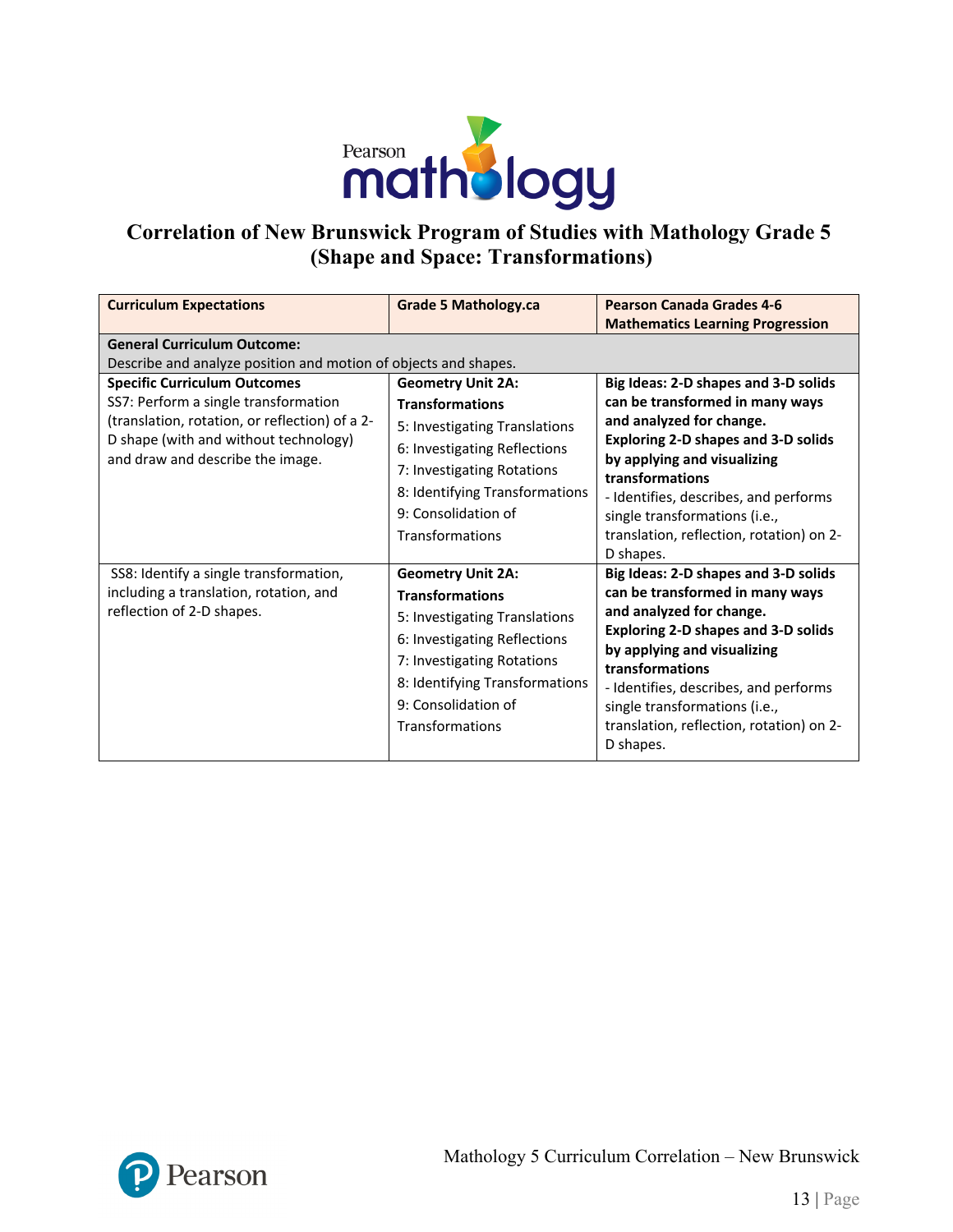

### **Correlation of New Brunswick Program of Studies with Mathology Grade 5 (Statistics and Probability: Data Analysis)**

| <b>Curriculum Expectations</b>                                                                        | <b>Grade 5 Mathology.ca</b>                                                                                                                                                  | <b>Pearson Canada Grades 4-6</b><br><b>Mathematics Learning Progression</b>                                                                                                                                                                                                                                                                                                                                                                                                                                                                                                                                                                                                                                                                                                                                                                                                                |  |  |
|-------------------------------------------------------------------------------------------------------|------------------------------------------------------------------------------------------------------------------------------------------------------------------------------|--------------------------------------------------------------------------------------------------------------------------------------------------------------------------------------------------------------------------------------------------------------------------------------------------------------------------------------------------------------------------------------------------------------------------------------------------------------------------------------------------------------------------------------------------------------------------------------------------------------------------------------------------------------------------------------------------------------------------------------------------------------------------------------------------------------------------------------------------------------------------------------------|--|--|
| <b>General Curriculum Outcome:</b>                                                                    |                                                                                                                                                                              |                                                                                                                                                                                                                                                                                                                                                                                                                                                                                                                                                                                                                                                                                                                                                                                                                                                                                            |  |  |
| Collect, display and analyze data to solve problems.                                                  |                                                                                                                                                                              |                                                                                                                                                                                                                                                                                                                                                                                                                                                                                                                                                                                                                                                                                                                                                                                                                                                                                            |  |  |
| <b>Specific Curriculum Outcomes</b><br>SP1: Differentiate between first-hand and<br>second-hand data. | Data Management Unit 1A:<br><b>Data Management</b><br>1: Exploring First-Hand and<br>Second-Hand Data                                                                        | <b>Big Idea: Formulating questions,</b><br>collecting data, and consolidating<br>data in visual and graphical displays<br>help us understand, predict, and<br>interpret situations that involve<br>uncertainty, variability, and<br>randomness.<br>Collecting data and organizing it into<br>categories<br>- Differentiates between primary (i.e.,<br>first-hand) and secondary (i.e.,<br>second-hand) data sources.                                                                                                                                                                                                                                                                                                                                                                                                                                                                       |  |  |
| SP2: Construct and interpret double bar<br>graphs to draw conclusions.                                | Data Management Unit 1A:<br><b>Data Management</b><br>2: Constructing Double-Bar<br>Graphs<br>3: Interpreting Double-Bar<br>Graphs<br>4: Consolidation of Data<br>Management | <b>Big Idea: Formulating questions,</b><br>collecting data, and consolidating<br>data in visual and graphical displays<br>help us understand, predict, and<br>interpret situations that involve<br>uncertainty, variability, and<br>randomness.<br><b>Creating graphical displays of</b><br>collected data<br>- Represents data graphically using<br>many-to-one correspondence with<br>appropriate scales and intervals (e.g.,<br>each symbol on pictograph represents<br>10 people).<br>- Visually represents two or more data<br>sets (e.g., double bar chart, stacked<br>bar graph, multi-line graph, multi-<br>column table).<br>Reading and interpreting data<br>displays and analyzing variability<br>- Reads and interprets data displays<br>using many-to-one correspondence.<br>Drawing conclusions by making<br>inferences and justifying decisions<br>based on data collected. |  |  |



Mathology 5 Curriculum Correlation – New Brunswick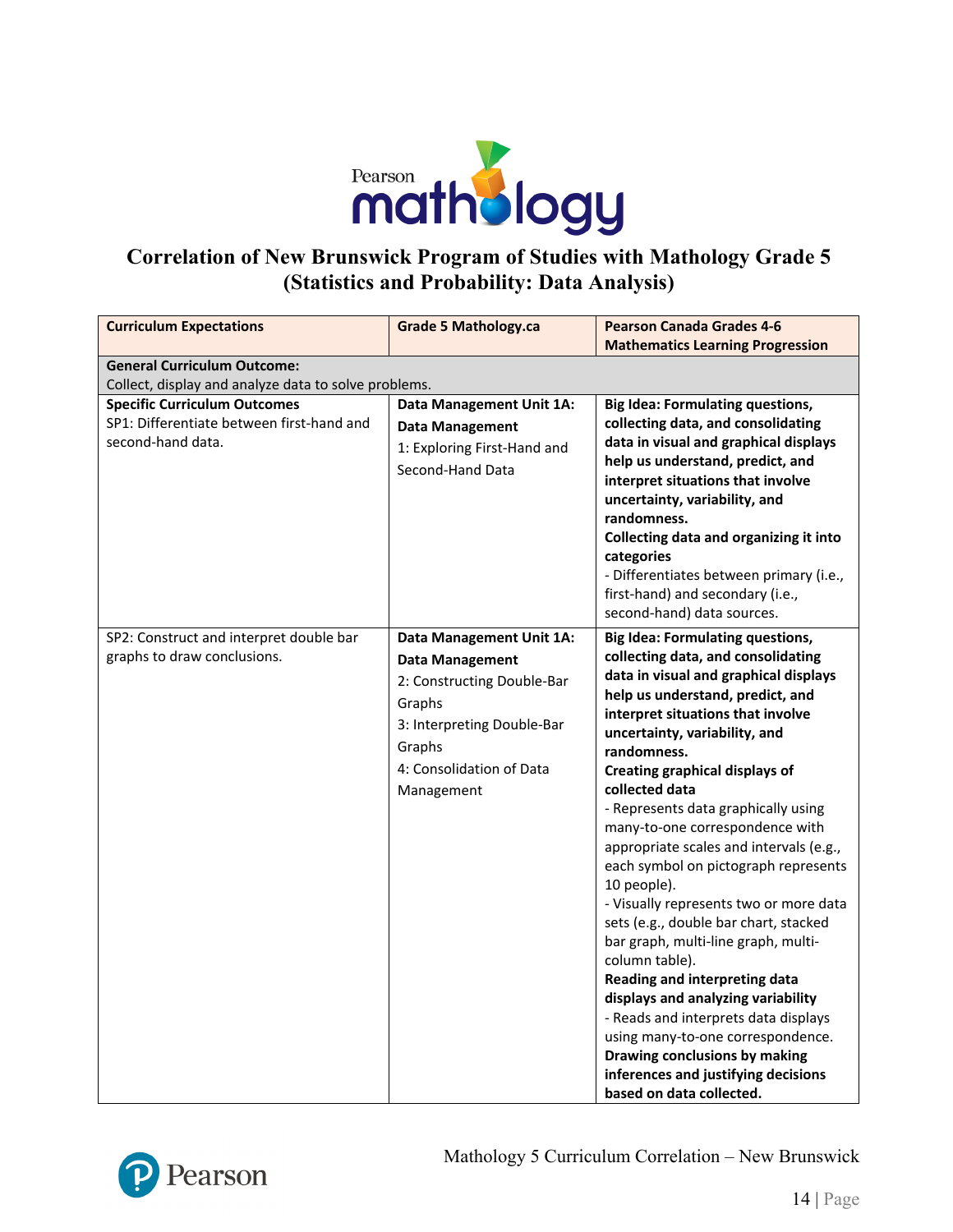| - Draws conclusions based on data         |
|-------------------------------------------|
| presented.                                |
| - Interprets the results of data          |
| presented graphically from primary        |
| (e.g., class survey) and secondary (e.g., |
| online news reports) sources.             |